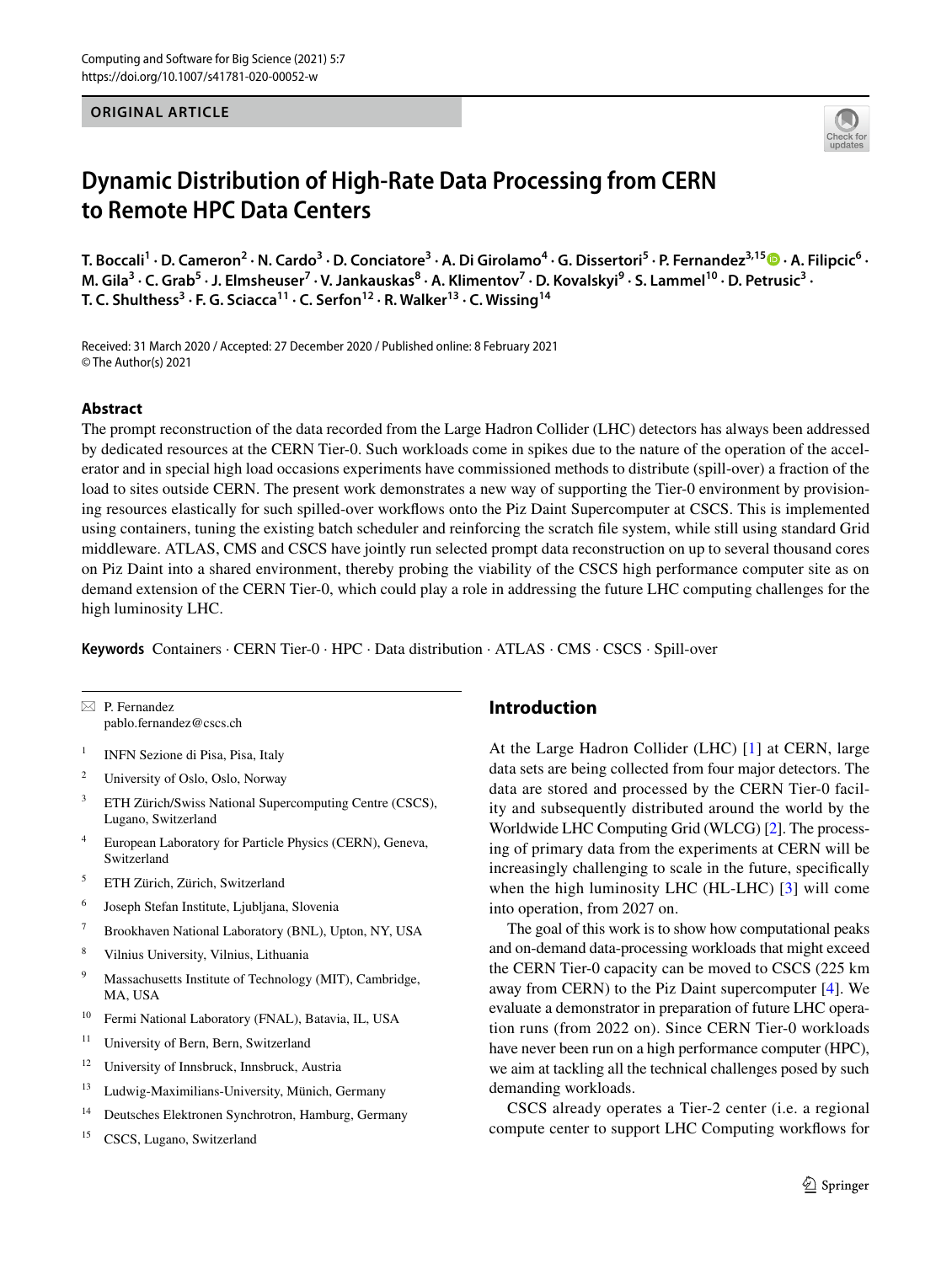the ATLAS [\[5](#page-11-4)], CMS [\[6](#page-11-5)] and LHCb [[7](#page-11-6)] experiments), which runs on the CPU-only section of Piz Daint. This way of operating the LHC workfows on a high performance computing (HPC) system became feasible as a result of the *LHCon-CRAY* project, developed over the last two years in a collaboration between CSCS and the Swiss Institute of Particle Physics (CHIPP), and which forms the basis for the testing procedures described in this article.

# **Use Cases**

There are scenarios in which each experiment could have frequent needs on resources outside CERN, depending on the duty cycle of the LHC collider. For example in phases of excellent LHC performance the available compute resources might be insufficient to ensure an immediate processing of the recorded events.

In an hypothetical scenario, ATLAS will in the future generate so much data that once or twice per week the workload on the Tier-0 site would have to be "spilled over" to other sites. For this demonstrator, we agreed to base our test on an average ATLAS data taking run as recorded during the LHC Run-2. We didnt aim at addressing the scaling up to Run-4 data volumes, which could be the subject of a future project. The size con- sidered is such that around 10,000 cores (150 Piz Daint CPU-only compute nodes) would be needed for processing during 1–2 days. Such resources will be dynamically allocated, as it is the case for other communities using the scheduler of the system, and need to be made available via standard WLCG middleware. This poses challenges, as a non standard node setup is needed on demand on the nodes.

More specifcally, the ATLAS workload being looked at consists of the Tier-0 reconstruction of the experiment *RAW* data (byte-stream detector output), with heavier I/O patterns and an increased number of fles, compared to other Tier-2 workloads. This also requires making available around 800 TB of storage in the local Grid storage at the site, for the staging of input files and results. In parallel to our efforts, ATLAS have commissioned the Tier-0 spill-over to the Grid. We refer to such tests for evaluating the effectiveness of spill-over to one site only, CSCS, comparing processing of the same input dataset at CSCS and on the Grid.

During LHC data taking periods the CMS experiment performs a frst reconstruction of the data, labeled as prompt reconstruction, within 48 h. This workfow is the main driver for the required CPU capacity that is needed at the Tier-0. In order to sustain Tier-0 activities during peak performance of the LHC within a constrained budget, only a subset of data is selected for prompt reconstruction. For Run-2 CMS commissioned the possibility to spill over Tier-0 workloads to other Grid sites. However, there was no need for CMS to use this functionality during Run-2. Before the run CMS

invested massively into optimisation of the reconstruction code [[8\]](#page-11-7). The achieved improvements turned out to be sufficient to accomplish the Tier-0 workloads on the CPU resources provided by CERN. Nevertheless CMS wants to maintain the possibility for Run-3 and beyond to be able to select additional datasets for prompt reconstruction, that would require resources beyond the CPU capacity available at CERN. Having access to an additional 10,000 CPU cores during peak data recording at expected Run-3 conditions would allow CMS to promptly reconstruct up to 20% more data, that would have needed to be 'parked' alternatively. Data would be just safed and only be reconstructed after the run, typically some years after recording.

#### **Background and Motivation**

The Swiss High Energy Physics (HEP) computing community (the LHC members of CHIPP) and CSCS have started working on a shared Tier-2 since 2006 [\[10\]](#page-11-8) and focused on the integration of the WLCG workloads into the existing HPC infrastructure since 2014 [[11](#page-11-9), [12\]](#page-11-10). Some important milestones since then are worth being mentioned:

- In 2014, ATLAS Geant4 simulation ran in production for 6 months on a Cray XK7 named *Tödi* at CSCS. Integrated by means of a modifed ARC Compute Element [\[13](#page-11-11)], submitting remotely from the University of Bern to CSCS via *ssh* commands [[14\]](#page-11-12).
- In 2016, initial work on using containers [[15](#page-11-13)] for HEP workloads was presented at the Cray User group (CUG).
- In 2016–2017, the *LHConCRAY* project (ATLAS, CMS, LHCb) developed the capability for integrating Piz Daint with the Swiss Tier-2 LHC experiment frameworks for all experiment workfows (including user analysis). The service went in production with 1.6k cores of the CPUonly partition in 2017.
- At the end of 2017 a decision was taken by the CHIPP Computing Board to gradually migrate the WLCG Tier-2 facility to Piz Daint, starting in April 2018 with about 4k cores and completing the migration in April 2019 the full Tier-2 (about 10k cores).

Classic HPC systems like Piz Daint are shared among a large number of communities. As a big shared resource, they have the potential of absorbing computational peak loads, and as such, they might be attractive for accommodating extra processing from the LHC experiments.

However, HPC systems are usually optimized for scalable parallel software and have network and I/O patterns that are atypical for HEP workfows. To optimize the memory footprint on the compute nodes and reduce operating system jitter, these systems run a stripped-down version of Linux with a heavily tuned kernel and without local disk. Container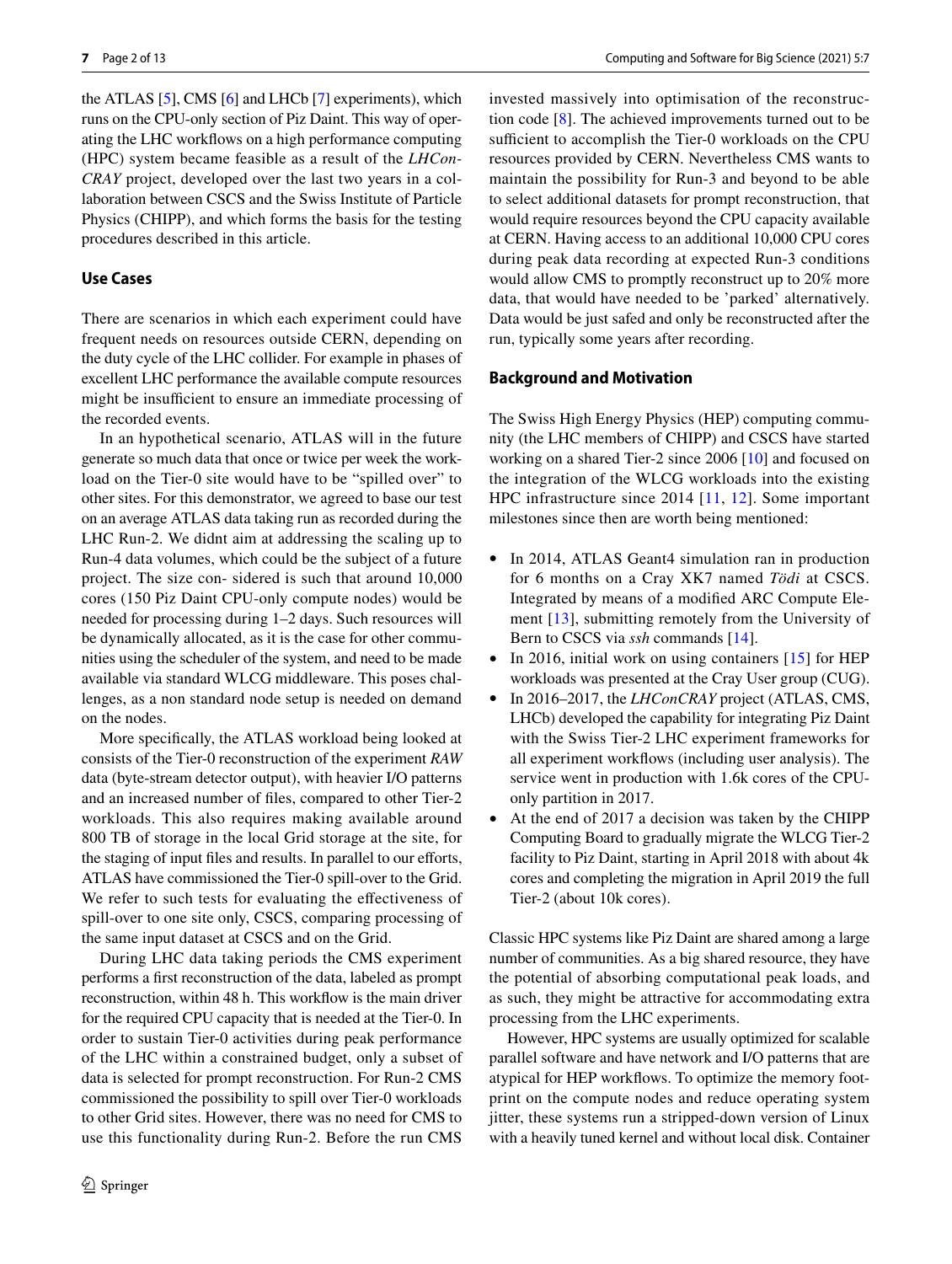technology has gone a long way to make such supercomputers look more like conventional Linux systems, but this does not solve all the challenges related to the integration with the complex LHC experiment frameworks. To that end, the centre already hosts as addition to the Piz Daint facility a full range of Grid services, as part of the CHIPP Tier-2 provisioning for ATLAS, CMS and LHCb.

In view of the challenges posed by the foreseen scale of the HL-LHC computing needs [[3\]](#page-11-2) ATLAS and CMS proposed to CSCS at the end of 2017 to investigate the implementation of an environment supporting Tier-0 spill-over activities on Piz Daint to act as a demonstrator. The project goals were (1) the elastic provisioning of Tier-0 prompt reconstruction of the experiment RAW data, (2) support steady and on-demand spill-over computational peaks, and (3) evaluate solutions and interaction between the centre and the experiments for such operations.

# **Existing Tier‑2**

Most of the work presented here builds on top of *Phoenix*, the existing Tier-2 site at CSCS described below. *Phoenix* is a Linux cluster dedicated to run Tier-2 WLCG workloads a [\[10\]](#page-11-8) for ATLAS, CMS and LHCb, that has been in operation at CSCS for over ten years. Since April 2017, yearly site expansions have been accomplished by incrementally adding computational power in the form of reserved nodes on Piz Daint, and most of the components of the Tier-2 are connected to both Phoenix and the LHC Computing Grid. The general architecture can be seen in Fig. [1](#page-2-0).

The most relevant components in the overall HPC area of the Tier-2 are:

- Compute Nodes in the CPU-only section of Piz Daint. Each node has two Intel Xeon E5-2695v4 processors with hyperthreading enabled for a total of 72 cores, and 128 GB RAM. These nodes are statically reserved for the WLCG Tier-2, and confgured to interface to the Grid middleware.
- A GPFS [[16\]](#page-11-14) scratch file system, shared between the Piz Daint HPC nodes and the Phoenix nodes, used exclusively for WLCG workloads. This fle system is optimized for a large number of small fles.
- Two ARC Compute Element (ARC-CE) [\[13](#page-11-11)] servers, one for production (arc04) and one for testing (arc05).
- 4 PB of dCache central storage [[18\]](#page-11-15), also shared between the two computing blocks.
- VO-boxes (for CMS and ATLAS), Squid [\[19](#page-11-16)] proxies for CVMFS [[20\]](#page-11-17), BDII and other relevant services (monitoring, accounting).
- Eight Data Virtualization Servers (DVS) [[21](#page-11-18)], used to project the GPFS scratch fle system to the compute nodes within Piz Daint.
- Cray DataWarp storage (DWS) [\[22](#page-11-19)] to provision iSCSI devices on demand for the compute nodes.



<span id="page-2-0"></span>**Fig. 1** Site diagram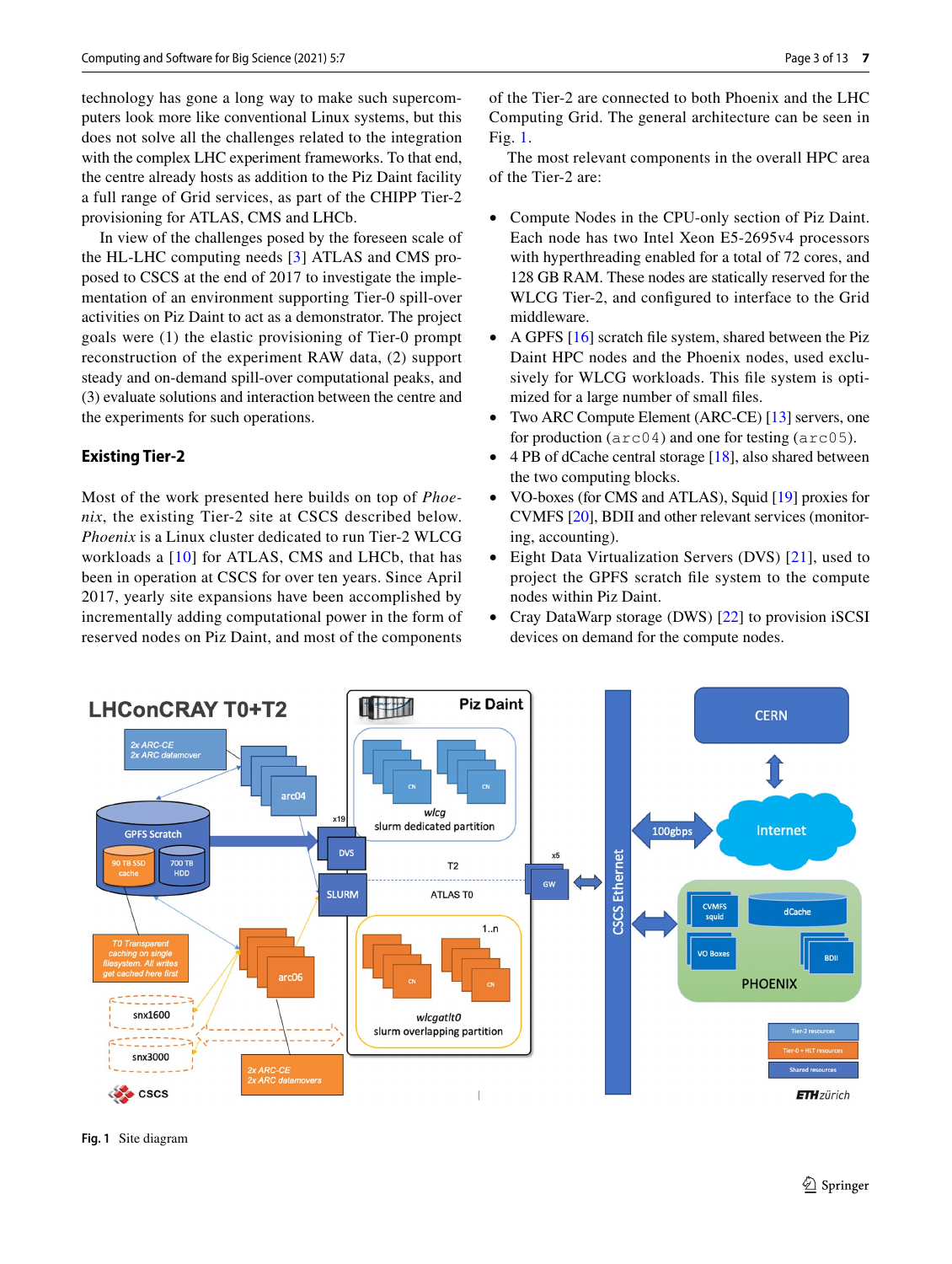# **Method and Implementation**

## <span id="page-3-0"></span>**Site Preparation**

The initial part of the work started in April 2018 and consisted in determining the appropriate size of the test. As mentioned earlier, we decided for the demonstrator to base our estimate on the average size of an ATLAS run in 2018. This corresponded to around 10000 cores, or up to 150 compute nodes on the 1813-node CPU-only (multicore) XC40 section of Piz Daint. Most nodes have 64 GB RAM and a subset of them has 128 GB RAM (where Phoenix is located). These nodes are regularly used by other communities most of the time and would only be allocated to the Tier-0 tests dynamically, when needed. Given the memory footprint of the reconstruction code, we choose to use the nodes with more memory.

Then followed the design of a technical solution with a good balance between components from the pre-existing Tier-2 cluster and HPC platform that could be re-used, and the new ones that were needed for the Tier-0 evaluation. Re-utilizing existing hardware and infrastructure components was possible and desired: the GPFS scratch fle system and most WLCG components (BDII, Squids, dCache) could be shared, but 4 additional ARC-CE servers were required for this work, two to work as entry points to the HPC infrastructure, and two to work as staging nodes for ATLAS. These 4 ARC-CE servers remain idle when there is no workload from the Tier-0.

After analyzing the input/output patterns of the Tier-2 workloads on the scratch fle system, it was decided to extend it with an SSD layer of about 90 TB, which allowed it to reach a theoretical performance of about 11 GB/s and approximately 25'000 ops/s. This is sufficient to support the 150 extra compute nodes (in total) that would process the Tier-0 ATLAS and CMS workloads. On the HPC side, it was considered that the number of DVS nodes were insufficient for the task, so 12 additional nodes were commissioned and deployed from other parts of Piz Daint. These expansions (the SSD layer and the DVS nodes) were added in order to support this work, but remained in the Tier-2 cluster after it concluded in order to support the next regular yearly expansion.

Additionally, 1 extra Petabyte of storage capacity was made available on the dCache central storage to be shared between ATLAS (800 TB) and CMS (200 TB), to reach a grand total of 5 PB. Even though this extra space was made available to support this work, the space itself was not restricted exclusively to the Tier-0, but rather a sort of additional bufer of capacity for Tier-0 workloads.

The deployment of the SSD layer and the addition of storage space to dCache were transparent operations to the Tier-2. The addition of DVS nodes required a downtime for the HPC infrastructure.

# **Overall Confguration and Evolution from Tier‑2 Setup**

The schematic shown in Fig. [1](#page-2-0) reflects the final configuration for both tiers. The changes introduced for the Tier-0 are an evolution of the original Tier-2 setup, which had been running in production for about 1.5 years. What follows is a recollection of the relevant confguration and hardware changes needed to accommodate Tier-0 workloads. All confguration changes were validated by the SAM tests [[23\]](#page-11-20) that are regularly sent to the site by the experiments.

#### **Storage**

The 730 TB GPFS scratch file system, shared by both Tier-0 and Tier-2, is exposed to the compute nodes using 19 DVS nodes connected to the CSCS Ethernet network with 40 Gbps links. This is an increase from the previous 8 nodes. The fle system has a SSD cache layer in front of it, taking care of reducing the load on the backend disk storage. Each ARC-CE creates and keeps the job fles under a directory tree on the scratch fle system *(session directory)* that is unique to the job. Input fles are cached by each ARC-CE on a *cache directory* on the scratch fle system, which is accessible by all seven servers.

As mentioned in Sect. [2.1,](#page-3-0) the capacity of the dCache central storage has been increased to 5 PB to accommodate for Tier-0 workloads.

#### **ARC‑CE Endpoints and Job Containerization**

In total there are 7 ARC Compute Element (CE) servers:

- Two pre-existing CEs, dedicated to the Tier-2 operations: a production server, named arc04, and a test server, named arc05.
- Two, newly deployed, CEs dedicated to the Tier-0: arc06 and arc07.
- Three CEs for data staging. One dedicated to the production Tier-2 service: arcds1; and two dedicated to the Tier-0 service: arcds02 and arcds03.

All these servers were deployed with a modifed version of *nordugrid-arc-5.4.3-1* that includes minor changes permitting the generation of batch jobs compatible with container environments.

Generally speaking, Tier-0 and Tier-2 workloads are expected to run natively on CentOS-based Linux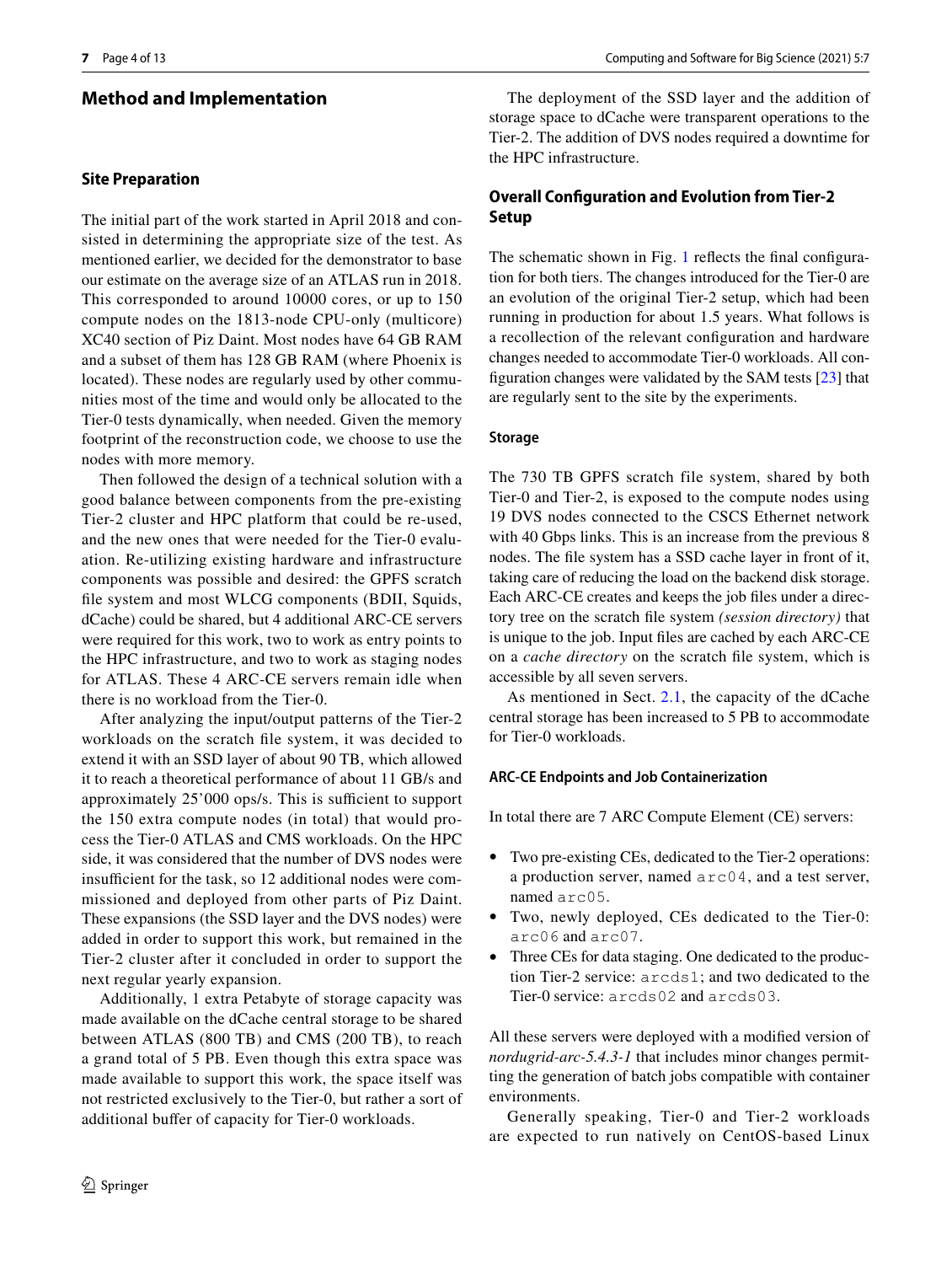distributions. At the time of running these tests, CMS is as well capable of running on any Linux operating system through the usage of Singularity containers, but ATLAS (and LHCb) require a CentOS-based environment to run.

The compute nodes on Piz Daint run the Cray Linux Environment (CLE) operating system, based on SUSE Linux Enterprise. This is an infrastructure requirement that, until recent times, has constrained WLCG workloads, preventing them access to many HPC platforms.

However, thanks to the advent of container technologies, when the Tier-2 was being commissioned, we created a publicly available [[24\]](#page-11-21) Docker container image that provides a suitable environment for all Tier-0 and Tier-2 WLCG workloads. All WLCG jobs that are not natively ready to run on any Linux operating system are then presented with a CentOS environment by means of containerization: the Docker image mentioned is instantiated using Shifter [[25\]](#page-11-22), and the job moved to the new environment before actually starting. Shifter is an HPC-focused container runtime engine available to all users on Piz Daint.

The Docker image is stored in *squashfs* format within one of the shared Cray Sonexion scratch fle systems available on the system (in Fig. [1](#page-2-0), snx1600 and snx3000). These flesystems are not dedicated to WLCG and are only used for accessing the mentioned container image.

EGI accounting was disabled on all Tier-0 ARC-CEs to avoid disrupting the Tier-2 records or creating a new site. Local scheduler accounting was available.

#### <span id="page-4-0"></span>**Workload Management**

The Workload Manager (WLM) of Piz Daint is *Slurm*. The ARC-CE endpoints for the Tier-2 submit jobs to a partition named *wlcg*, and the endpoints for the Tier-0 submit jobs to another partition, named *wlcgatlt0*. In *Slurm* terminology, a partition is conceptually similar to a queue in other WLMs.

- Partition *wlcg* consists of compute nodes dedicated exclusively to the Tier-2, where no HPC workloads from other users are allowed. These nodes were not used for this work.
- Partition *wlcgatlt0* overlaps with other partitions of the system and consists of about 150 nodes that are not dedicated exclusively to the Tier-0. These nodes are normally allocated with jobs from other communities on the regular HPC partitions, and only gets used by Tier-0 jobs when the partition has jobs.

Jobs landing on the partition with Tier-0 resources get higher priority than regular HPC jobs by means of a *Quality of Service* (QoS). This has the effect that, as soon as a node is assigned to run a Tier-0 job, the node will continue to be dedicated to these workloads until there are no more jobs

queued in the partition. Once a node is full of Tier-0 workloads, a new one will be assigned as soon as possible. The maximum wall-time for regular HPC and Tier-0 jobs is 24 h.

The memory consumption by each job tends to vary signifcantly over time. Considering that the WLM never starts all the jobs in a node at once, in order to maximize resource utilization, *Slurm* has been confgured to ignore memory requirements and constraints. This was done by setting the confguration option SelectTypeParameters to CR\_ CORE on each of the partition confguration fags. To avoid nodes exhausting their available memory, MaxCPUsPer-Node was confgured to *68* (4 less than the actual core count of each node) and swap was enabled using Cray's *DataWarp* (DWS) [[22\]](#page-11-19), a technology that is capable of provisioning swap space on compute nodes using remote iSCSI endpoints on SSDs.

DataWarp also allows jobs or nodes to access remote SSD storage as a sort of local, temporary scratch space for jobs. Some basic testing has been performed on this front, but the results were inconclusive. Future work could be done on this area.

The majority of the work that runs on Piz Daint is pure HPC: multi-node code that benefts from a fast interconnenct and, in many cases, GPU acceleration. This determines the WLM configuration and defines the default minimal allocatable unit for regular HPC jobs, which is a single node. Within each node, a user can then select whether to use all the available cores or a subset of them through the affinity settings. These settings provide, among other capabilities, the possibility to use or not use hyperthreaded cores.

This functionality is very handy for certain HPC codes, for example those that are CPU bound and sufer performance penalties when running on hypertheaded cores. But is problematic for traditional WLCG workloads, where the minimum allocatable unit needed is sometimes 1 core, irrespectively of whether the core is hyperthreaded or not.

In the case of the Tier-2, the WLM confguration of each node belonging to the Tier-2 has been modifed to accomodate for WLCG use cases by setting CPUs=72 and CoresPerSocket=1. This, in conjunction with the previous change introduced at the partition level to ignore memory requirements and constraints, permits two diferent jobs to actually run on a single physical CPU core (with hyperthreading), maximizing the utilization of each node up to the value defned in MaxCPUsPerNode.

However, since Tier-0 resources are not dedicated specifcally to WLCG and belong to the general pool of compute nodes available in the system, the specifc WLM node confguration matching WLCG requirements cannot be easily implemented. This is because the confguration of each node is only evaluated at WLM daemon start, which makes dynamic reconfguration costly in terms of service disruption and stability. It was still possible to set MaxCPUsPerNode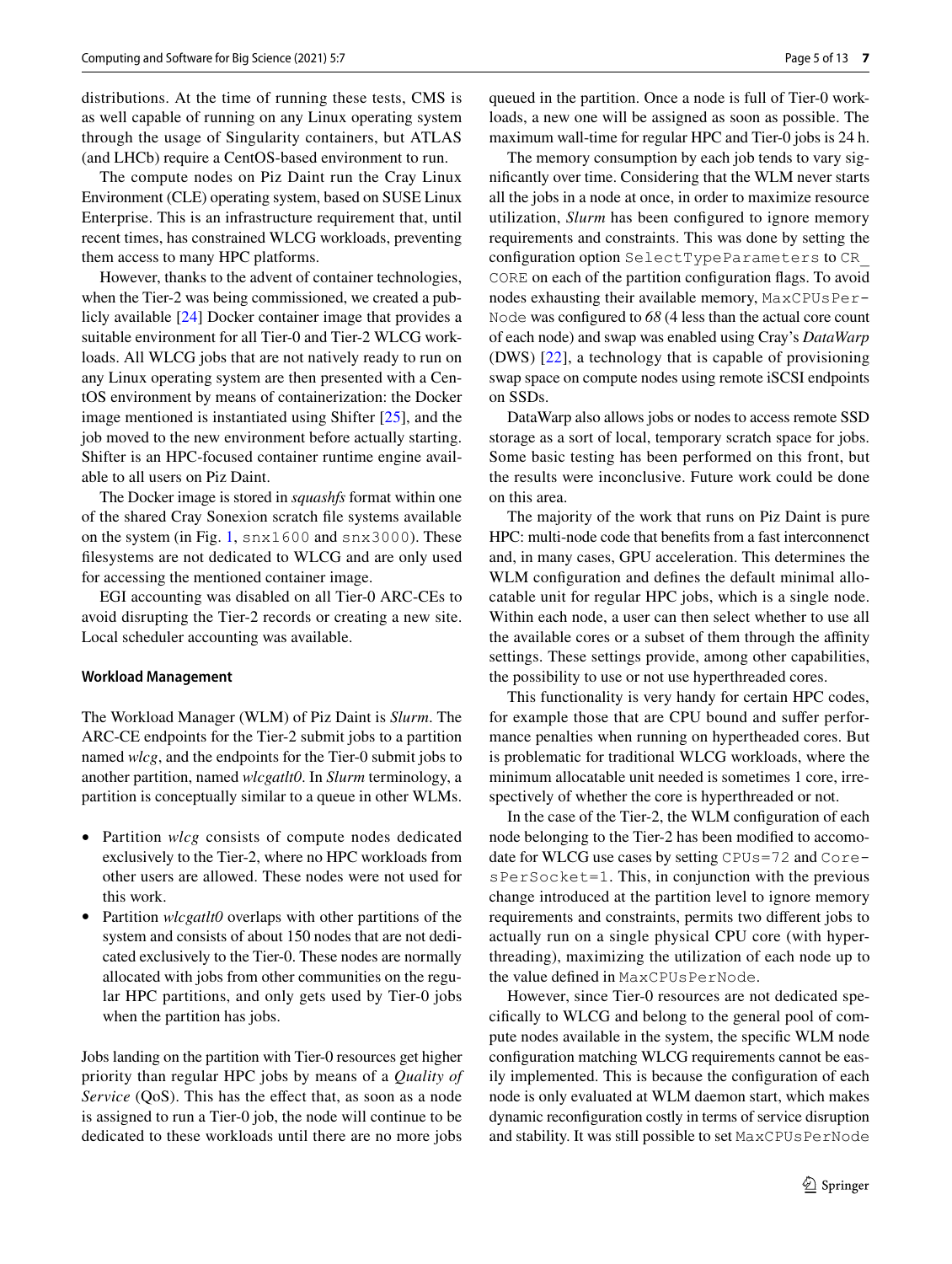and SelectTypeParameters at the partition level. As a result of all this, the minimum allocatable unit for Tier-0 jobs is the same as HPC jobs: a single hyperthreaded physical core (2 threads).

This does not pose a problem of efficiency for Tier-0 workloads because, when allocating multi core jobs, which are the majority, the system is capable of pinning tasks evenly between real and hyperthreaded cores (i.e. an 8-core job will run on 4 real and 4 hyperthreaded cores).

Isolation between ATLAS and CMS jobs is done at the node level: once a node gets an ATLAS job, it will run only ATLAS jobs until there are no more ATLAS jobs queued. Similarly, once a node gets a CMS job, it will run CMS jobs until there are no more CMS jobs queued in the partition. Because there are only two user accounts running the jobs, one for each VO, this isolation is implemented by setting the confguration option ExclusiveUser to Yes on the partition confguration fags. In order to avoid interference during the few full-scale tests, there was a human coordination to prevent both VOs to submit jobs at the same time.

Additionally, the WLM node prolog and epilog scripts needed customizations to allow for rapid confguration when each node shifts from running regular HPC workloads to WLCG Tier-0 workloads, and vice-versa. These customizations can be summarized as follows:

- Mount and unmount the GPFS scratch fle system.
- Mount and unmount the CVMFS fle systems based on which VO is running on the node.

#### **Services**

Other than network frewall corrections, the BDII, squid proxies for CVMFS and the VO-box node running the *ATLAS Frontier* do not need any modifcations to run Tier-0 workloads. However, the number of CMS VO-box running *PhEDEx* [\[9](#page-11-23)] and squid proxies has been increased from 1 to 3.

#### **Compute Nodes**

WLCG workloads running on compute nodes need to have CVMFS fle systems mounted when jobs start. In the case of the Tier-2, since the compute resources are dedicated, CVMFS fle systems are mounted at boot time. The CVMFS confguration relies on a two layered approach: the higher layer is an in-memory 6 GB cache and the lower layer is a posix cache, living on the GPFS scratch fle system. This permits nodes to share data quickly, which is particularly useful when we have many jobs running the same software releases.

In the case of the Tier-0, CVMFS is mounted and unmounted using the customizations to the WLM prolog and epilog scripts mentioned in Sect. [2.2.3](#page-4-0). The confguration difers slightly from the one for the Tier-2: it is also a layered confguration, but since there is only one VO per node, 2 GB of memory are sufficient. This configuration is now the default for all non Tier-2 compute nodes of Piz Daint. Potentially, almost any node on the system can automatically mount CVMFS.

There were no other customizations needed on the compute nodes of Piz Daint to run WLCG Tier-0 workloads.

#### **Network**

CSCS connects to the Swiss network backbone provided by the NREN SWITCH [[26](#page-11-24)] with a 100 Gbps link. The Storage Element dCache is connected to the internal CSCS network via 80 Gbps uplinks and to Piz Daint via five gateway nodes with 40 Gbps links. Any given compute node uses a statically defned default gateway (the maximum network bandwidth used for any given node is 40 Gbps) and there are fail-over mechanisms that allow gateway nodes or network links to fail without losing connectivity. All compute nodes utilize public IPv4 network addresses and CSCS policies permit outgoing connectivity to the Internet, as well as specific incoming traffic that allows *GridFTP* active connections to/from the compute nodes. This efectively allows jobs to fetch data from the outside of the site using a variety of protocols, including *https* or *XRootD*. Other unauthenticated protocols such as *dcap* or *ftp* are restricted to the boundaries of CSCS. Node I/O-related network traffic is not affected by these limitations, as this type of traffic goes towards DVS nodes, which have their own dedicated network links to the scratch flesystem. The available bandwidth for any given node within the High Speed Network (HSN) is sufficient to accommodate I/O and external network traffic.

### **Resulting System**

As seen, the resulting system is an evolution of the pre-existing Tier-2 with very few resources dedicated exclusively to the Tier-0. Almost every piece of hardware that has been introduced to accommodate these new workloads, directly or indirectly beneft the Tier-2 and could, ultimately, be utilized in future Tier-2 capacity extensions.

In terms of capabilities, all the software modifcations and changes introduced allow the overall system to be more adaptable. For instance, partitions are statically defned in the WLM confguration fle, but can be expanded or reduced by issuing a single WLM command. This permits for rapid resizing of the Tier-0 resources, in a matter of minutes.

Since there is no need for resource reservation or compute node draining, the overall system presented is capable of running Tier-0 workloads, steadily or in bursts, without any operational diferences.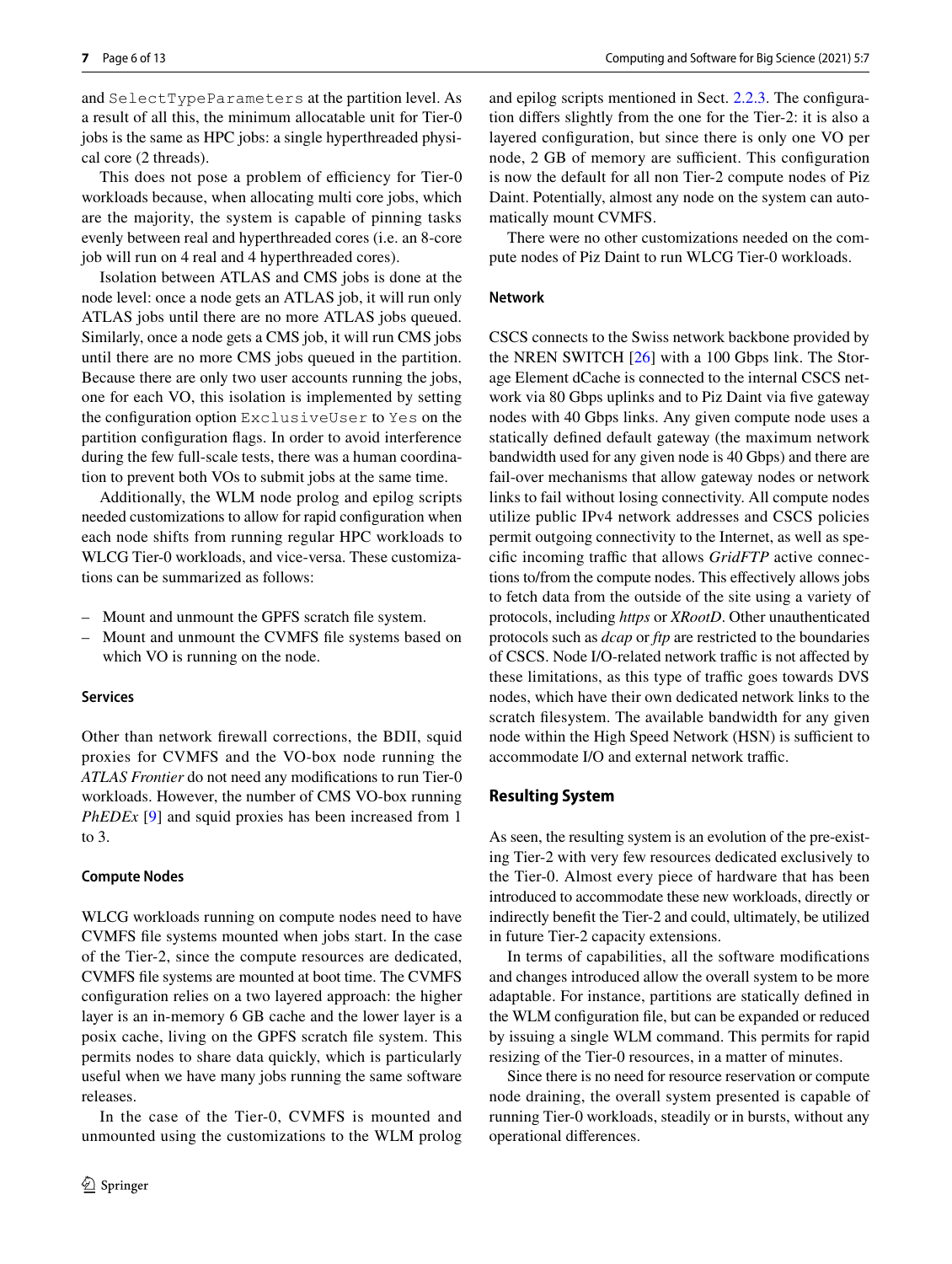#### **ATLAS PanDA Confguration**

For the integration with the ATLAS workload management system PanDA [[27](#page-12-0)], it has been decided to create a dedicated PanDA resource that would handle exclusively the Tier-0 like workloads and a dedicated space token on the local dCache store for the temporary storage of the input and output data. In such a way we have ensured the full decoupling of the Tier-0 activities from the routine Tier-2 production operations.

The operational scheme devised does not depart from the one used for the Tier-2 workloads: the input data need to be made available on the local dCache storage area before jobs can be directed to the site. The pre-staging of the input data is thus performed asynchronously via FTS [\[28](#page-12-1)], so the RAW experiment data to be reconstructed are pre-placed at the site and made ready for processing. When the jobs are sent to the system via the ARC Compute Element, the inputs for each job are moved by ARC from dCache to the GPFS scratch fle system. This is also the area where the outputs are written during job processing. After each job has completed execution in Slurm, the processing slots are released on Piz Daint and ARC takes care of the asynchronous stageout of the data to the dCache storage.

One last step in the chain is the fnal transfer of the data via FTS to the designated destination, typically CERN, but not necessarily. The performance considerations detailed in the next sections do not take into account the FTS data movements, which occur conveniently asynchronously and are not a specifc feature of the Tier-0 workload.

## **CMS Confguration**

All distributed computing resources that are used by CMS are consolidated in one large global HTCondor pool [\[29](#page-12-2)]. On the compute nodes a small pilot job gets executed to join the global HTCondor instance in order to allow the scheduling of payloads. On classical Grid sites the pilot jobs enter via Grid Computing Elements, like a CREAM-CE, a HTCondor-CE or an ARC-CE. For the presented Tier-0 use-case dedicated ARC-CEs were added to the confguration of the CMS global pool. Once a resource has been added to the global pool, it can be targeted by simply adding its site name to the white list of the job description that is submitted to HTCondor.

Although processing and prompt reconstruction of the CMS data at the Tier-0 are a special use-case, CMS has followed also here the same approach and has integrated the CPU resources at CERN in the global HTCondor structure. This allows a very fexible usage of the CERN resources. During LHC data taking most CERN resources are used for prompt reconstruction. If the demand for prompt reconstruction is reduced, any other task from CMS can utilize the CPUs at CERN. The CPU allocation is driven by HTCondor priorities.

Due to the increasing reliability and capacity of wide area network links CMS adapted its computing model for Run-2 to allow for remote data access, which was basically excluded before. CMS commissioned a global data federation [[30](#page-12-3)] that comprises all Grid Storage Elements (SE). It is sufficient to just know the logical file name (LFN) and the URL of an entry point to access any CMS fle that is presently hosted on disk storage. After some optimization of the I/O layer in the CMS applications, jobs with low to medium I/O demands could run reading data from remote with a typical reduction in CPU efficiency of around 10% or less compared to local data access.

The reconstruction tasks of RAW data at the Tier-0 have medium I/O demands and qualify for remote data access. Therefore CMS built its spill-over setup for this Tier-0 test based on remote data reads. This simplifes the setup a lot, because no dedicated data transfer with additional bookkeeping is required. During run-time reconstruction jobs write the output fle to the local scratch disk of the processing node. At the end of the job that fle gets copied to an SE, usually the one close to the CPU, but not necessarily.

The strong WAN link between CERN and CSCS allows the confguration of CPUs at CSCS for reconstruction of data that is hosted at CERN. For the Tier-0 spill-over the jobs running on the Piz Daint CPUs were reading directly from the CMS storage at CERN. Also files, that were produced by those jobs, were written back directly to CERN, i. e. no mass storage was involved at CSCS for the spill-over test. Jobs that run on the Tier-2 partition use the local storage as the primary option to read in data and to stage out produced fles.

# **Validation Results**

# **ATLAS Workloads Validation**

As a starting step, the ATLAS PanDA confguration detailed in Sect. 2.2 has been validated using the HammerCloud test framework [[31\]](#page-12-4). The tests consist of a continuous stream of lightweight MonteCarlo simulation jobs processing only a few events each, which test the functionality of every link of the processing chain and of the job lifecycle, from the ATLAS factories, through the submission chain, down to the compute and storage facilities at the site. No specifc measure had to be introduced for this validation step.

Two typical Tier-0 workloads have been selected as the main validation tasks:

RAW data reconstruction on the *physics\_BphysLS stream O(10%) of physics\_Main* and RAW data reconstruction on *physics\_Main*.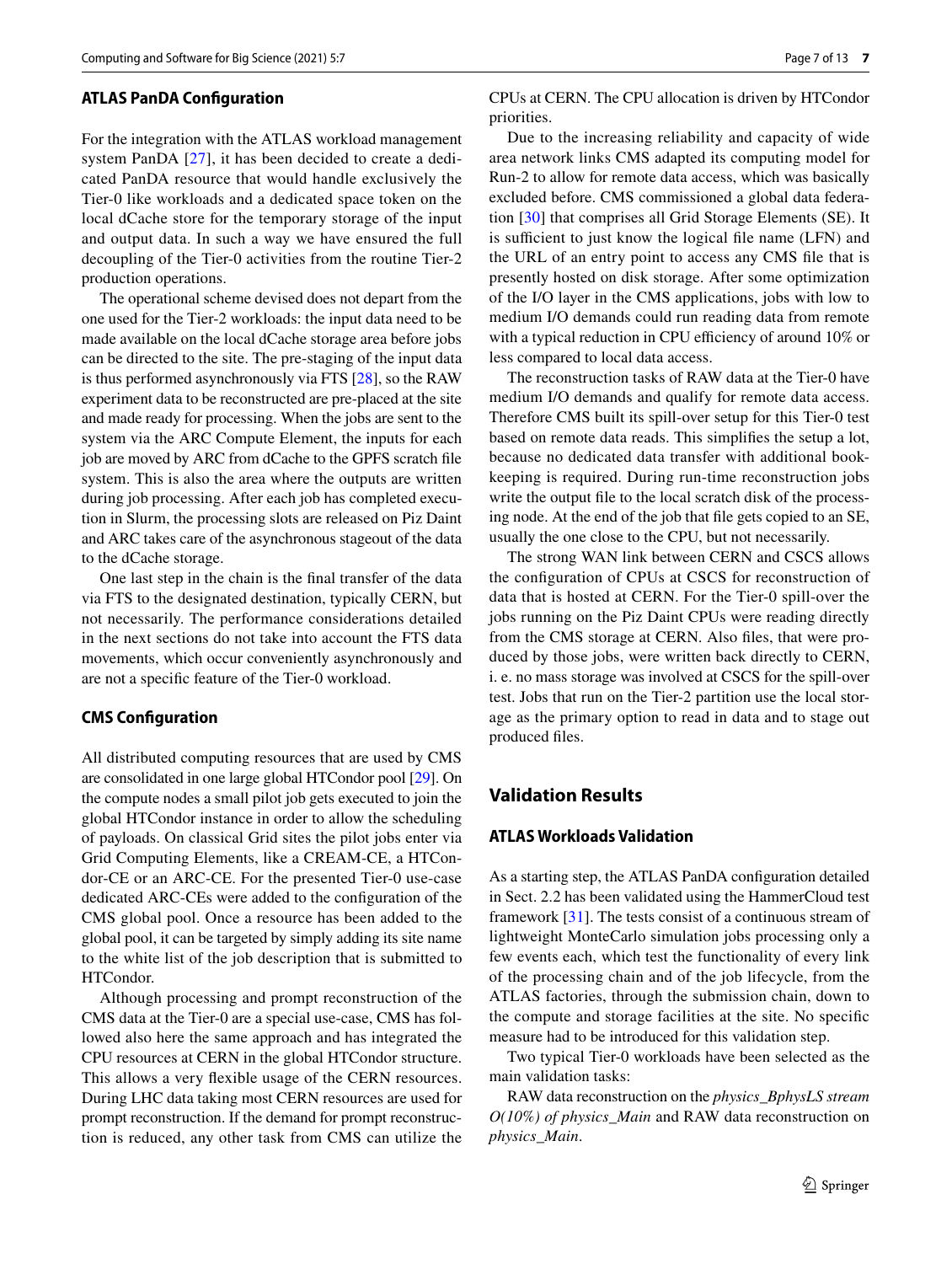These have also been used by ATLAS for commissioning the T0 spill-over as tasks distributed to the Grid. We will therefore refer to the validation on the Grid as a meaningful term of comparison for the validation on Piz Daint, keeping in mind that the input data are exactly the same in both cases, thus a direct comparison is possible. The two workloads will be covered in the next two sections.

# **Validation for RAW Data Reconstruction on the** *physics\_ BphysLS stream O(10%) of physics\_Main*

This processing chain covers the reconstruction of one specifc stream within the RAW data acquired for each Physics run at the LHC. The stream amounts to about 10% of the total data volume for each run, and in a realistic operational scheme this processing could take place on Piz Daint for each LHC run, thus we will refer to it as *steady spill-over* mode. On average, one run would include about 700k events for an input size of about 0.7 TB and would need about 20 Piz Daint nodes, or 1'300 cores, for a satisfactory turn-around to process this data in about half a day.

Contrary to the MonteCarlo workloads, the memory requirements for RAW experiment data reconstruction normally exceeds 4 GB per core, which by far exceeds the memory available on the Piz Daint nodes. By employing a multithreaded approach, we can however take advantage of memory sharing between threads on the same node and thus attempt to bring the memory usage to manageable levels. The tuning of this involved considerable effort, as we found ourselves hitting the physical node memory limit *(Resident Set Size - RSS)* on the nodes. This caused job failures as the Linux *Out of Memory (OOM)* killer would try to free up resources on the nodes by means of killing processes, but also we occasionally experienced node crashes. The other consideration to be made for the multi-threaded approach is that the advantage of memory sharing, increasing as the thread-count increases, is counter-balanced by a disadvantage in CPU / WallClock efficiency, due to the intrinsic nature of the workloads: during the processing, each thread of a job produces its own output. At the end of the processing, all the job partial outputs need to be merged into one; this step only uses one thread, thus impacting more the CPU/WallClock efficiency for higher thread counts.

A laborious tuning involving thread-count per job, cgroups and Slurm configuration, amount of memory reserved for the CVMFS in-RAM cache and use of swap on the Cray Data Warp Service (DWS) resulted in a configuration working with sufficient efficiency for the task. The optimal job thread-count was found to be 32, thus two jobs were allowed on each of the used nodes.

Additional complications arose due to the heavy Input/ Output pressure of such jobs on the scratch fle system. The number of DVS nodes exposing GPFS to Piz Daint had to be doubled in order to prevent instabilities on the DVS layer. Additional tuning was also needed on the side of the ATLAS WMS: the number of events to process assigned to each job had to be increased substantially from the default in order to improve the CPU/WallClock efficiency, and some PanDA brokering difficulties had to be overcome to be sure that the jobs would be forcedly sent to Piz Daint, rather than being freely brokered among the sites that have the input dataset available on their storage elements.

The main validation metric we use for the workload is the turn-around time, but we will also look at other quantities like CPU/WallClock efficiency, CPU time per event and Wall time per event. These are summarised in Table [1.](#page-7-0) The values quoted refer to the most performant confguration on Piz Daint (two 32-thread jobs per node, flling the whole node). On the Grid, sites might have different settings for number of threads per jobs. The most common is 8 threads, with CERN running 4-thread jobs.

The task has completed in 13 h on Piz Daint without job failures, while on the Grid it has completed to the 90% level in 18 h and it then took well over twice as long to be processed to the 100% level. This was due to job failing at some sites and re-tried until they succeeded. The other metrics shown in Table [1](#page-7-0) indicate that the absolute performance for the successful jobs is better on the Grid sites, for example CPU time per event and wall time per event are lower on average on Grid sites. This is mainly due to the fact that most of them are configured to run 8-thread jobs. In such a way, the weight of the serial portion of the workload on the total runtime is greatly reduced compared to a 32-thread job confguration used on Piz Daint. However, the deciding factor in terms of turn-around time is seen to be not the absolute CPU time per event, but rather the site stability: on this run no job failed on Piz Daint, while a sizeable number of failures on the Grid sites causes the total processing to last considerably longer, as the jobs that fail are re-tried, often multiple times until they succeed. We consider the 32-core configuration to be performing well on Piz Daint and consider the task validated.

<span id="page-7-0"></span>**Table 1** Validation summary for the ATLAS reconstruction of *physics\_BphysLS stream O(10%) of physics\_Main*

|           | Turn-around time              | CPU/WC efficiency | CPU time/event | Wall time/event |
|-----------|-------------------------------|-------------------|----------------|-----------------|
| Piz Daint | 13 h                          | 32\% (32-thread)  | 20.8           | 78.4            |
| Grid      | 18 h $(90\%)$ , 46h $(100\%)$ | 53% (various)     | 13.6           | 33.5            |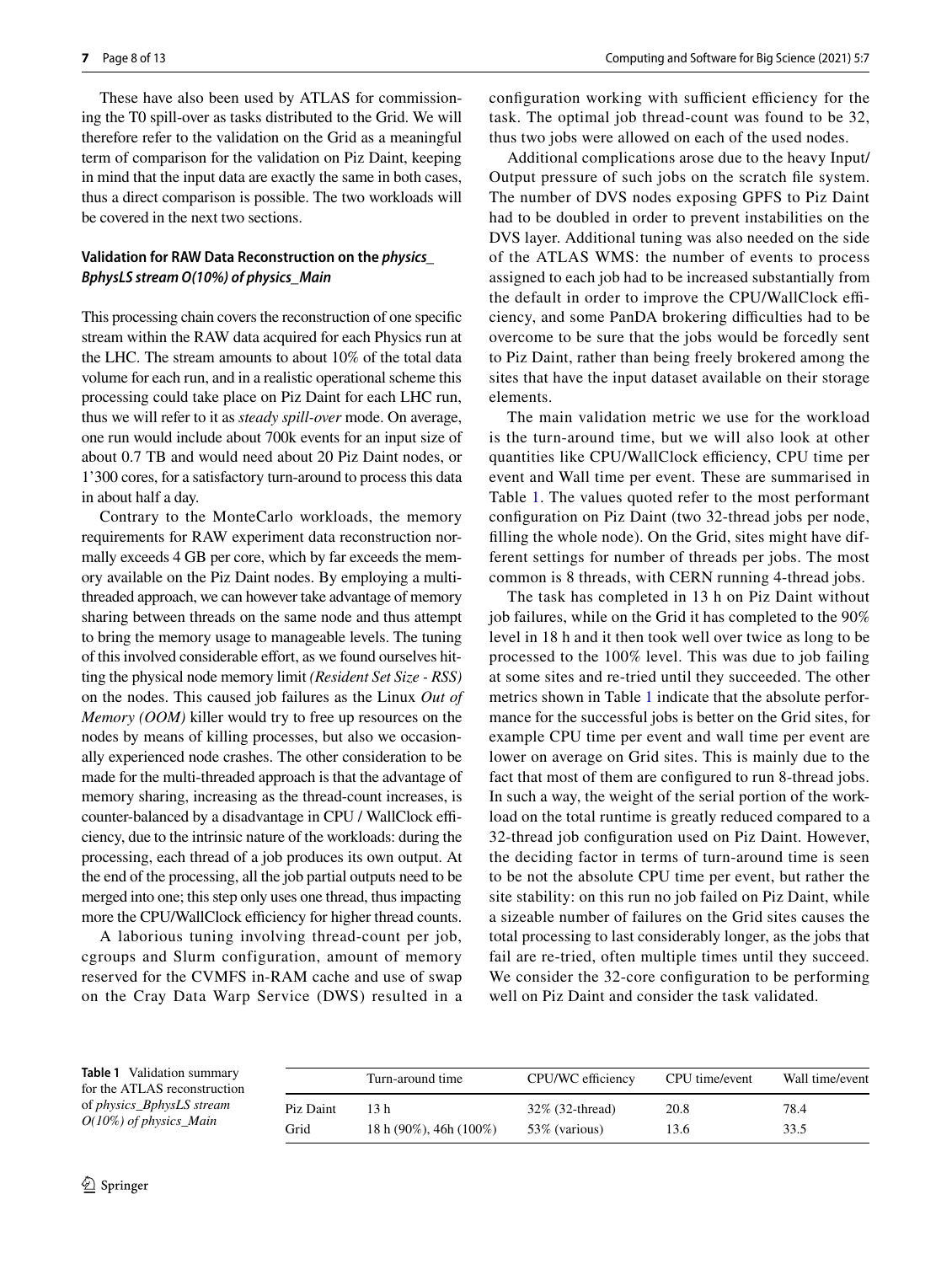#### **Validation for RAW Data Reconstruction on** *physics\_Main*

With this processing chain, we cover the full reconstruction of all RAW data for a given run, covering every Physics stream recorded. Although runs can vary in duration and volume of data recorded wildly, we have estimated from the LHC performance history that the average realistic size of a run would be of the order of about 32 M events, amounting to about 35 TB of RAW data. The spill-over of a full run to a remote centre would not occur on a regular basis like for the case treated in the previous paragraph, but it would be triggered whenever the CERN Tier-0 runs the risk of building a backlog of runs to process. We refer to this mode as *on demand spill-over* mode. An average run could be processed on about 150 Piz Daint nodes, or 10,000 cores, and the processing would be expected to last about one to two days, depending on operational factors. Also in this case, commissioning runs have been performed on the Grid, using the same input data that we have used for attempting validation on Piz Daint.

We found that, with the processing of the full run, the memory demand increases a bit compared to the *steady spill-over* mode. This posed the demand to instantiate swap on DWS on 150 nodes. However, this is an action that failed, eventually leaving us in the condition of being unable to instantiate swap on any node. At the time, this was understood to be due to a bug on the Cray DWS layer, which could not be fxed within the time frame of our validation project.

The optimal confguration we had worked with, running two 32-thread jobs on each node, did not work without swap, leading to jobs being killed and node crashes, which rendered the errors unrecoverable. With the goal of running the processing of all the events in the sample run to completion, we did explore several combinations of jobs per node and threads per job, and for each of them we did measure the CPU/WallClock efficiency. This involved tuning some slurm parameters specifcally for this test. It became immediately obvious that for this test we could not make use of all the threads available on the node. It turned out that the only confguration that allowed us to run the processing to completion was to run two 16-thread jobs on each node, thus sacrificing half of the CPU resources. The efficiency figures are reported on Table [2](#page-8-0) for some of the confgurations we tried out. In parenthesis we report the efficiency value scaled to take into account the cores left idle by the specifc confguration we needed to put in place for this specifc test. The values quoted for the Grid refer to a test carried out independently by ATLAS, using the same input dataset. Again, in such case, the number of threads per job might vary from site to site.

The confguration running three 16-thread jobs per node had an edge in terms of performance. However, with more jobs in the system, also the number of intermediate fles created and used during processing increased to a level suffcient to overload the DVS layer. This was also understood to be due to a software bug. Although promptly identifed and addressed by the Cray engineers, a patch could not be applied timely, as it would have required a downtime for the whole Piz Daint. This also prevented us from reaching the full scale of 10,000 cores for the test. The maximum number of concurrent nodes used was up to 80, or just over 50% of the foreseen full scale. Only half of the threads available on each node have been used for this test, thus further reducing the number of concurrent running cores to up to ∼ 3000.

In conclusion: the *physics\_Main* test completed successfully and can be considered partially validated, but from Table [2](#page-8-0) we can see that the task turnaround time exceeded the one on the grid by 35% (∼ 7 days on Piz Daint compared to ∼ 5 days on the Grid). In both cases, this exceeds the initial expectations, at the time of testing. We expect to be able to reduce the run time to a similar or better level on Piz Daint, once the problems afecting the provisioning of the swap and the DVS nodes have been resolved (which could not be done within the time frame of the project), in order to claim the full validation of the test. We propose this for future work.

# **CMS Workloads Validation**

#### **CMS Health Check**

Due to the site integration via ARC-CEs, common testing and monitoring tools from WLCG work out of the box. CMS employs the WLCG Service Availability Monitoring (SAM) [\[23](#page-11-20)] in order to validate basic site functionality like job submission, local data acess, stage-out, presence of CMS software and availability of local Squid caches. After the initial confguration of the dedicated ARC-CE for the Tier-0

<span id="page-8-0"></span>**Table 2** Validation summary for the ATLAS reconstruction of *physics\_Main*

|      |                                     | Jobs per node CPU/WC efficiency                        | Turnaround time CPU time/event Wall time/event |      |      |
|------|-------------------------------------|--------------------------------------------------------|------------------------------------------------|------|------|
|      | Piz Daint $2 \times 32$ -thread 27% |                                                        |                                                |      |      |
|      |                                     | Piz Daint $1 \times 56$ -thread 23% (effective 11%)    |                                                |      |      |
|      |                                     | Piz Daint $3 \times 16$ -thread $42\%$ (effective 32%) |                                                |      |      |
|      |                                     | Piz Daint $2 \times 16$ -thread 62% (effective 31%)    | 7 days 7 h                                     | 22.4 | 55   |
| Grid | Various                             | 62%                                                    | 5 days 9 h                                     | 18.2 | 31.6 |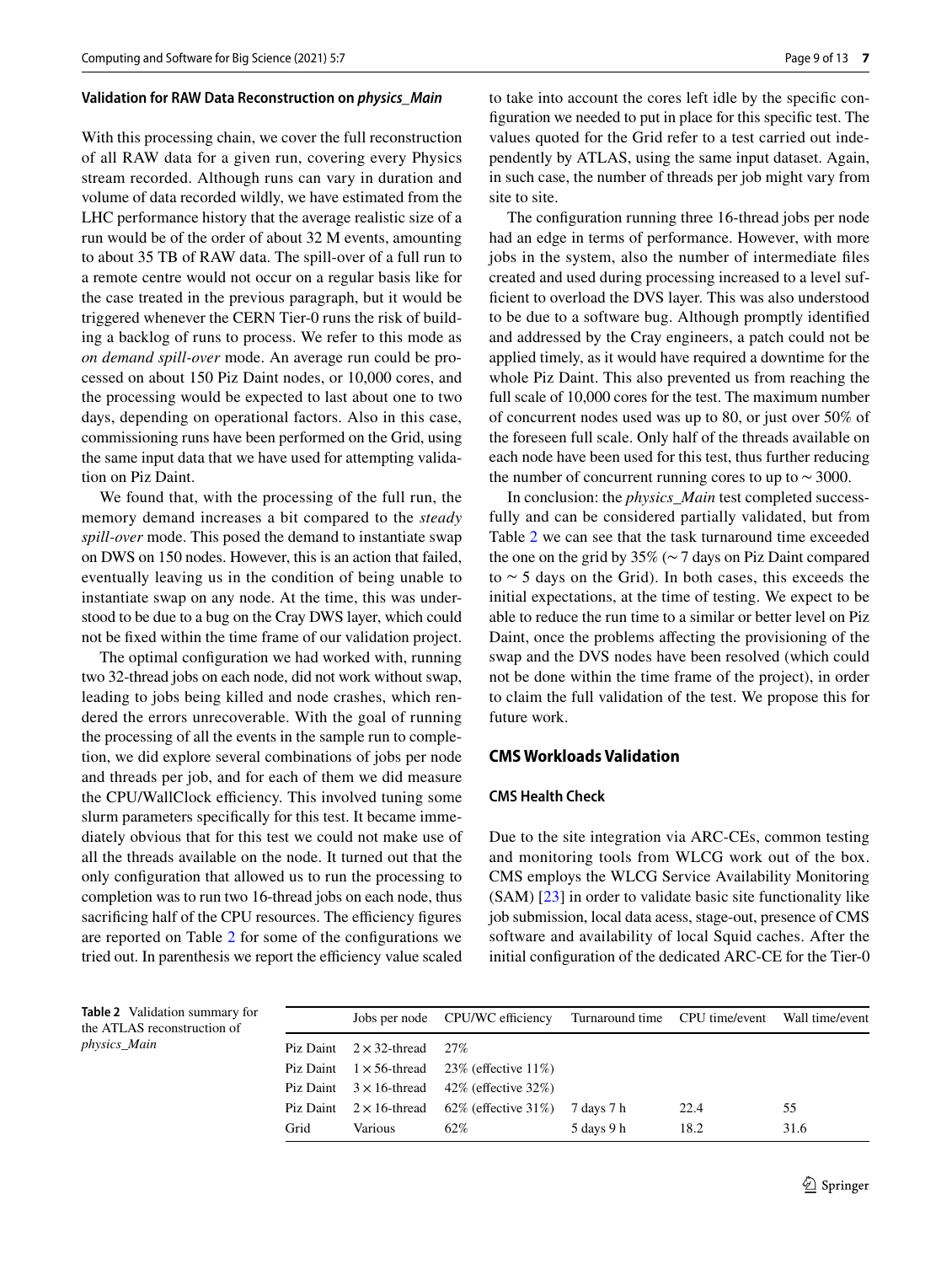test, the functionality was verfed by SAM tests and the CE further exercised using the Hammercloud tool [\[31](#page-12-4)]. This tool sends a representative workload to all sites. The jobs running on Piz Daint showed in the beginning a rather high number of jobs failing due to problems with accessing the software in CVMFS. The succeeding jobs showed a surprisingly low CPU efficiency of  $\sim$  30% while Hammercloud jobs typically have a CPU efficiency of  $\sim$  90%. Both problems got cured by adjusting the cgroups confguration. Many HPC machines are not confgured to allow running multiple jobs per node, or even per core, so in order to maximise utilization of the resources we had to force the scheduler to allow pinning single tasks (or, ultimately, single core jobs) to single cores, even to those in hyper threading mode. This change was not straightforward as we had to fddle frst with oversubscribing cores (hence the low efficiency), and then properly tuning cgroups and node confguration to allow this.

Over a period of a few weeks the Piz Daint allocation for the Tier-0 test was used to process Monte Carlo (MC) simulation workflows. Some of the campaigns also involve the execution of the digitization and the reconstruction steps. During the digitization CMS nowadays employs 'PreMixing' to overlay pile-up events. These PreMixing libraries are typlically large datasets, that easily reach sizes of several 100 TB. CMS can afford to store two to three replicas at big Grid sites with well performing storage and good network connectivity. All other sites read in the pile-up via remote reads.

During the commissioning the CPU allocation for the Tier-0 test was small, but sufficiently large, and typically only some hundred CPUs were utilized in parallel. The CPU efficiency as measured by the application was very similar to values measured on Grid sites as shown in Fig. [2.](#page-9-0) For the comparison only workfows that had a considerable amount of jobs running on Piz Daint and on Grid sites were considered. Also the values for processing time per event were found to be compatible.

#### **CMS Tier‑0 Replay Test**

The possibility to spill-over workloads that traditionally are executed at CERN is of special interest and has been investigated in more detail. The main focus has been on the prompt reconstruction, that is applied to data that has just been taken by the CMS detector.

For testing purposes CMS uses so-called 'replays'. They are routinely exercised for every new release of the CMSSW software that is going to be used for prompt reconstruction or when any other signifcant change in the Tier-0 infrastructure is planned. Since the Piz Daint resources were already commissioned for Monte Carlo production and the execution of the prompt reconstruction on non-CERN resources was already implemented, a replay test on Piz Daint was mainly a small confguration change.

The CMS reconstruction software is a multi-threaded application and the number of active threads can be confgured in a fexible manner. The default is to use 8 threads, which is based on an agreement across WLCG. The amount of thread-safe code in the CMS reconstruction application allows scaling to a higher number of threads while remaining CPU efficient. The WLCG standard is 2 GB RAM per core. For the reconstruction of usual proton-proton collisions the CMS application fts easily into 16 GB RAM with 8 CPU cores allocated.

One replay test was executed at a scale of ∼ 2000 cores at CSCS. The replay could also utilize CPUs at CERN at the same time. Since the CERN resources were busy with processing for the ongoing data taking and other activities,

<span id="page-9-0"></span>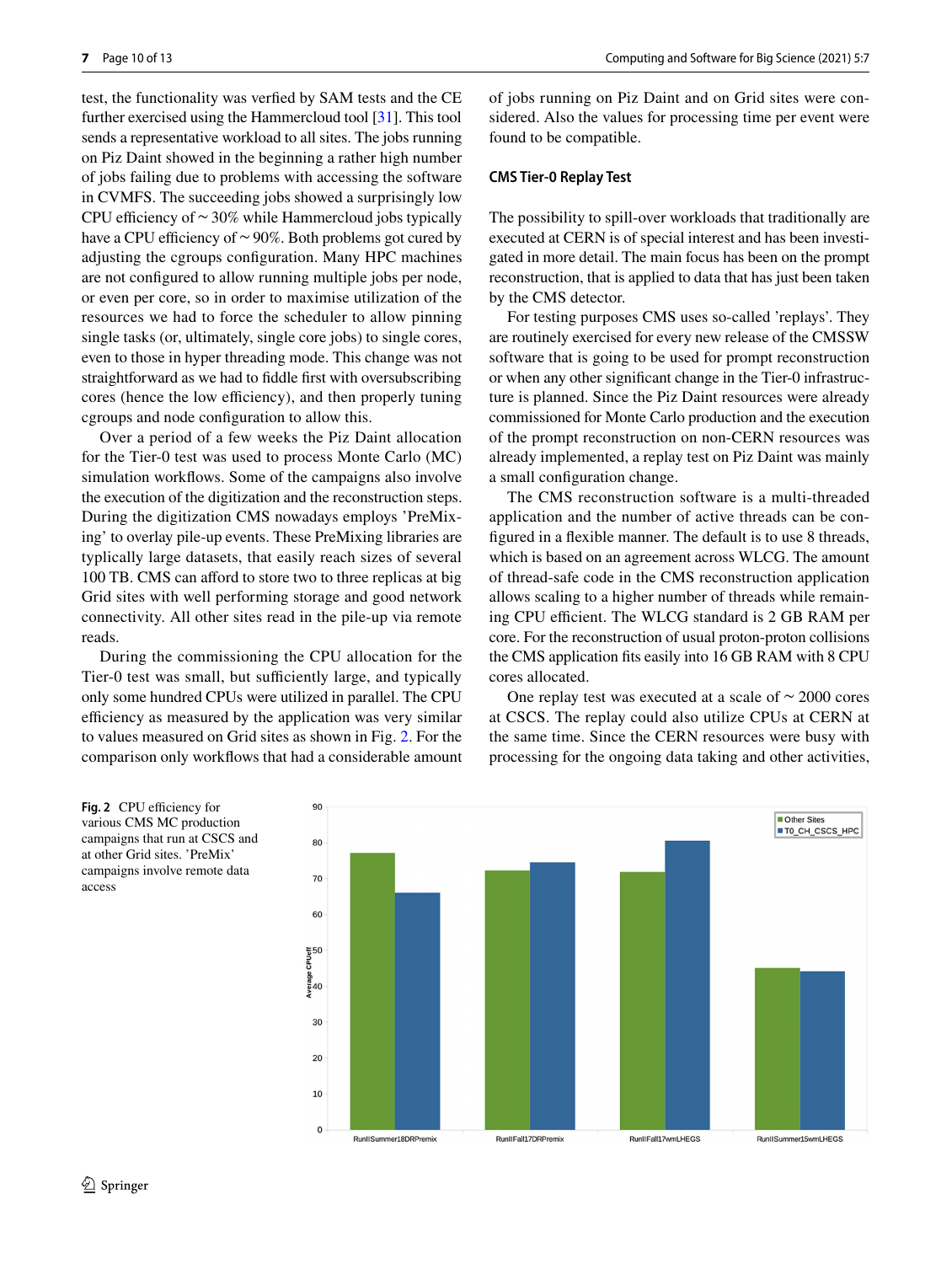a fraction of ∼ 80% of the jobs ran at CSCS. The replay was concluded successfully after processing all input data of about 13 TB. All input data was directly read in via WAN from disk storage at CERN. During the lifetime of the jobs output fles were written to the local working directory, which is provided via the GPFS scratch fle system. At the end of each job the produced output data was transferred back to disk at CERN for longer term storage. Figure [3](#page-10-0) shows the time per event distribution of events processed at CSCS and CERN. The larger spread of the values for CERN is attributed to the variety of hardware types that are operated in contrast to the homogenous compute nodes of Piz Daint. Since the main purpose of excluding performance degradation at Piz Daint has been fulflled, no further investigations were performed. The job failure rate was also investigated and found to be on the same level.

Another replay test was executed to reach a scale of several thousand cores. The general setup was like the one described above. The number of utilized cores easily reached 8000 cores, when an internal (artifcial) limit of the CMS replay machinery was reached. The job success rate at CSCS was again close to 100% and no evidence was found that any limitation was reached for the achieved scale. At the time of this replay the CERN resources were completely occupied processing real data and no direct comparison of job classes running at the two locations was possible.

# **Summary and Conclusions**

# **ATLAS Conclusions**

We have come very close to fully validating a prototype implementation on Piz Daint for ATLAS Tier-0 spill-over.

<span id="page-10-0"></span>**Fig. 3** Time per event for prompt event reconstructions at CSCS and at CERN

We have identified a valid and performant configuration for the *steady spill-over* mode for the *physics\_BphysLS stream*. For what concerns the *on demand spill-over* mode to be used to reconstruct full *physics\_Main* runs, we have been limited in our quest by the surfacing of software bugs on the Cray burst bufer and DVS layers. We have good indications that we would be able to meet the target performance once that limitation would no longer be in efect.

It has been a very laborious exercise that has involved several experts on both sides. This is not surprising, since we aimed at commissioning a general purpose HPC system for a workload whose hardware demands in some ways exceed the system specifcations. So a lot of tuning had to be put in place in order to overcome the limitations. We consider the results we have obtained a solid base on which to base possible future work

## **CMS Conclusions**

CMS uses routinely a CPU allocation on Piz Daint at CSCS for usual workfows since several months. In order to test a spill-over of prompt reconstruction workflows, that are usually only run at CERN, a dedicated allocation was commissioned. This allocation was added as pure CPU extension, local disk storage was only used to write fles during the life time of individual jobs. Data were directly read from CERN storage and got staged back at the end of the job.

During commissioning MC workflows were executed on the scale of some hundred CPU cores. The performance regarding CPU efficiency, time per event and failure rate was found very similar to other Grid sites.

To test the spill-over two replay tests were done, one at a scale of 2000 CPU cores and another reaching ∼ 8000 cores

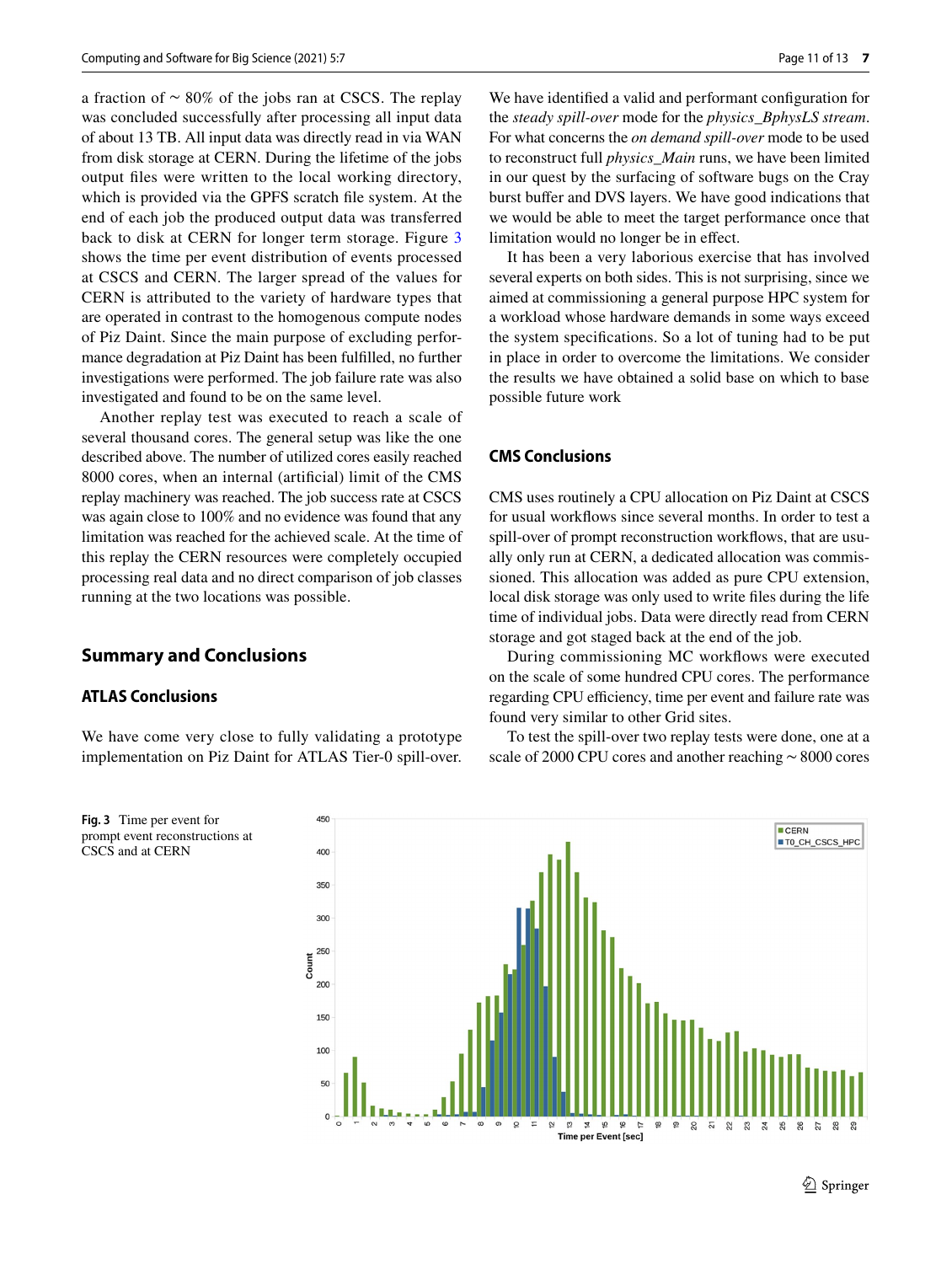utilized in parallel. The performance of the CSCS resources were observed to be similar to the CERN resources.

The executed tests did not uncover any obvious problems or scaling limitations at the exercised scales. A successful longer term test would still be required to declare the resource fully production ready. The presented setup is a viable option for future running conditions, where limited availability of CPU resources at CERN might be compensated in order to allow more fexible prompt reconstruction scenarios.

## **Summary**

A demonstrator of a platform for running ATLAS and CMS Tier-0 workloads on Piz Daint at CSCS has been implemented and exercised at a scale of several thousand CPUs. The resources have been elastically provisioned at the centre, mimicking the use case of absorbing computational peaks from CERN, on resources that are generally used by other communities.

Some needed elements were already present, like preexisting Grid middleware and outbound network connectivity from the compute nodes. Other integration efforts were costly, as this was the frst time ever that Tier-0 workloads went to an HPC system. We found no major technical showstopper and managed to validate most workflows exercised, with some room for improvement.

We hope our fndings can help driving design of the next generation machine(s).

**Funding** Open Access funding provided by ETH Zurich.

#### **Compliance with ethical standards**

**Conflict of interest** On behalf of all authors, the corresponding author states that there is no confict of interest.

**Open Access** This article is licensed under a Creative Commons Attribution 4.0 International License, which permits use, sharing, adaptation, distribution and reproduction in any medium or format, as long as you give appropriate credit to the original author(s) and the source, provide a link to the Creative Commons licence, and indicate if changes were made. The images or other third party material in this article are included in the article's Creative Commons licence, unless indicated otherwise in a credit line to the material. If material is not included in the article's Creative Commons licence and your intended use is not permitted by statutory regulation or exceeds the permitted use, you will need to obtain permission directly from the copyright holder. To view a copy of this licence, visit <http://creativecommons.org/licenses/by/4.0/>.

# **References**

<span id="page-11-0"></span>1. Evans L, Bryant P (eds) (2008) LHC machine JINST 3:S08001

- <span id="page-11-1"></span>2. Bird I (2011) Computing for the Large Hadron Collider. Annu Rev Nucl Part Sci 61:99–118
- <span id="page-11-2"></span>3. Schmidt B (2016) The high-luminosity upgrade of the LHC: physics and technology challenges for the accelerator and the experiments. JPCS 706:022002
- <span id="page-11-3"></span>4. Zurich ETH (2019) CSCS Piz Daint supercomputer specifcations and upgrade history. [https://www.cscs.ch/computers/piz\\_daint/](https://www.cscs.ch/computers/piz_daint/). Accessed 1 Jul 2019
- <span id="page-11-4"></span>5. ATLAS Collaboration, Aad G et al (2008) The ATLAS experiment at the CERN LHC JINST 3:S08003
- <span id="page-11-5"></span>6. CMS Collaboration, Chatrchyan et al (2008) The CMS experiment at the CERN LHC. JINST 3:S08004
- <span id="page-11-6"></span>7. LHCb Collaboration, Alves A et al (2008) The LHCb detector at the LHC. JINST 3:S08005
- <span id="page-11-7"></span>8. Cerati G (2015) CMS Collaboration (2014) Vertexing and tracking algoritms at high pile-up. PoS Vertex. [https://doi.org/10.22323](https://doi.org/10.22323/1.227.0037) [/1.227.0037](https://doi.org/10.22323/1.227.0037)
- <span id="page-11-23"></span>9. Sanchez-Hernandez A, Egeland R, Huang C-H, Ratnikova N (2012) Magini N and Wildish T From toolkit to framework—the past and future evolution of PhEDEx. J Phys Conf Ser 396:032118
- <span id="page-11-8"></span>10. CHIPP Collaboration, Fernandez P et al (2019) CSCS LCGTier2 web. [https://wiki.chipp.ch/twiki/bin/view/LCGTier2.](https://wiki.chipp.ch/twiki/bin/view/LCGTier2) Accessed 1 Jul 2019
- <span id="page-11-9"></span>11. Sciacca FG, Haug S, ATLAS Collaboration (2017) ATLAS and LHC computing on CRAY. J Phys Conf Ser 898:082004
- <span id="page-11-10"></span>12. Sciacca FG, Weber M, ATLAS Collaboration (2019) Production experience and performance for ATLAS data processing on a Cray XC-50 at CSCS. EPJ Web Conf 214:03023
- <span id="page-11-11"></span>13. Ellert M et al (2007) Advanced resource connector middleware for lightweight computational grids. Future Gener Comput Syst 23:219–240
- <span id="page-11-12"></span>14. Hostettler M (2015) Enabling the ATLAS Experiment at the LHC for High Performance Computing, Masterarbeit an der philosophisch-naturwissenschaftlichen Fakultaet der Universitaet Bern
- <span id="page-11-13"></span>15. Benedicic L, Gila M, Alam S, Schulthess TC (2016) (CSCS) Opportunities for container environments on Cray XC30 with GPU devices. In: Published in CUG conference Proceedings. [https](https://cug.org/proceedings/cug2016_proceedings/includes/files/pap175s2-file1.pdf) [://cug.org/proceedings/cug2016\\_proceedings/includes/fles/pap17](https://cug.org/proceedings/cug2016_proceedings/includes/files/pap175s2-file1.pdf) [5s2-fle1.pdf.](https://cug.org/proceedings/cug2016_proceedings/includes/files/pap175s2-file1.pdf) Accessed 1 Jul 2019
- <span id="page-11-14"></span>16. Schmuck F, Haskin R (2002) GPFS: a shared-disk fle system for large computing clusters. In: Proceedings of the FAST'02 conference on fle and storage technologies, USENIX, pp 231–244
- 17. Yoo AB, Jette MA, Grondona M (2003) SLURM: simple Linux utility for resource management JSSPP. Lecture notes in computer science, vol 2862
- <span id="page-11-15"></span>18. Deutsches Elektronen Synchrotron, DESY. The dCache Project. <http://www.dcache.org>. Accessed 1 Jul 2019
- <span id="page-11-16"></span>19. Duane Wessels Squid and ICP: past, present and future. Proceedings of the Australian Unix Users Group (1997)
- <span id="page-11-17"></span>20. Blomer J, Fuhrmann T (2010) A fully decentralized fle system cache for the CernVM-FS computer communications and networks (ICCCN), pp 1–6
- <span id="page-11-18"></span>21. Sugiyama S, Wallace D (2008) Cray DVS: data virtualization service in cray user group conference (CUG)
- <span id="page-11-19"></span>22. CRAY Inc (2019) CRAY DataWarp applucations I/O accelerator. [https://www.cray.com/datawarp.](https://www.cray.com/datawarp) Accessed 1 Jul 2019
- <span id="page-11-20"></span>23. Andrade P et al (2012) Service availability monitoring framework based on commodity software. J Phys Conf Ser 396:032008. [https](https://doi.org/10.1088/1742-6596/396/3/032008) [://doi.org/10.1088/1742-6596/396/3/032008](https://doi.org/10.1088/1742-6596/396/3/032008)
- <span id="page-11-21"></span>24. ETH Zürich, Gila M et al (2019) Cscs/wlcg\\_wn Docker Hub. [https://hub.docker.com/r/cscs/wlcg\\_wn](https://hub.docker.com/r/cscs/wlcg_wn). Accessed 1 Jul 2019
- <span id="page-11-22"></span>25. Shifter, NERSC. [https://github.com/NERSC/shifter.](https://github.com/NERSC/shifter) Accessed 1 Jul 2019
- <span id="page-11-24"></span>26. SWITCH Foundation (2019)<https://www.switch.ch>. Accessed 1 Jul 2019